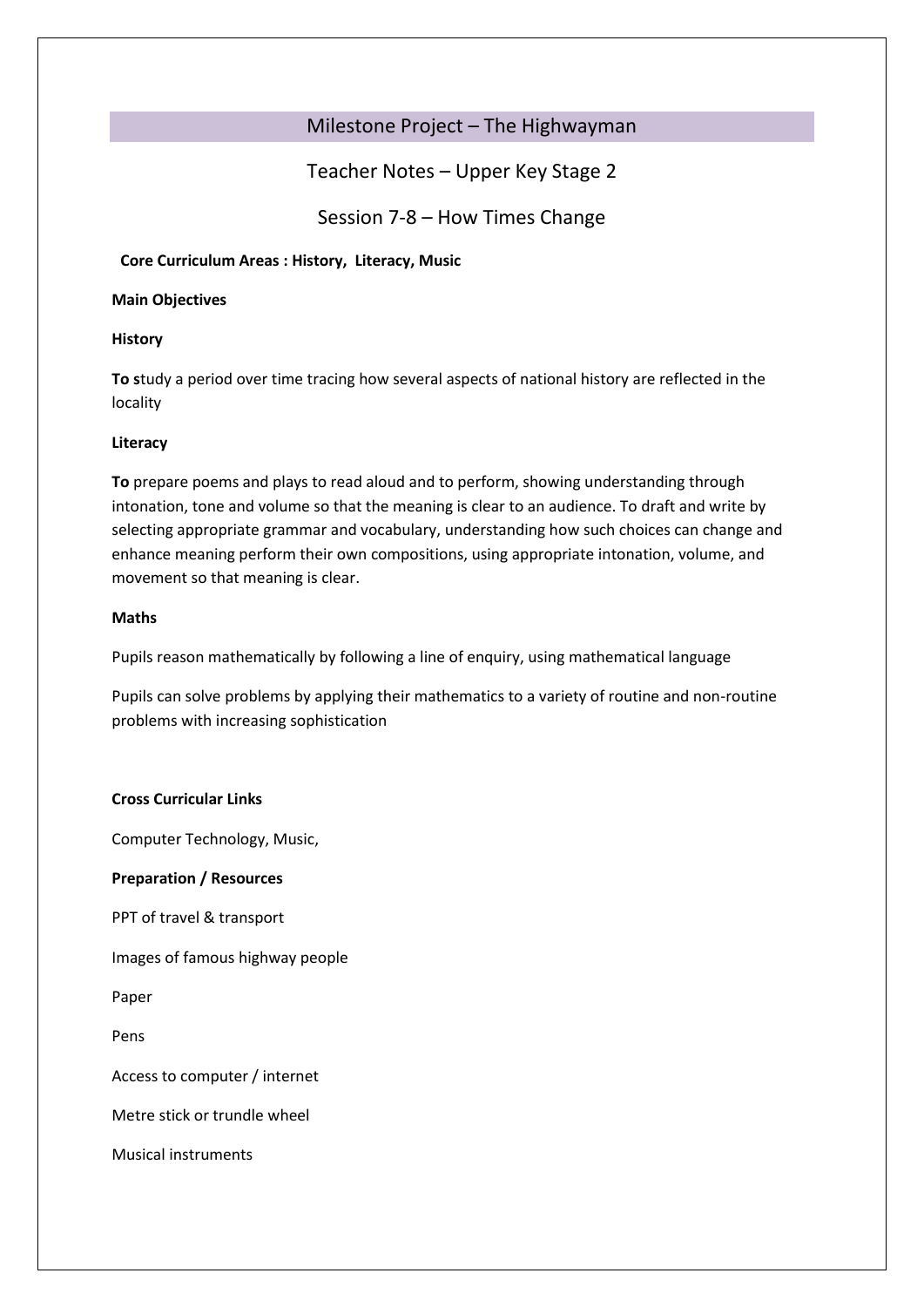#### **Introduction**

Teacher explains that life was very different around the  $17<sup>th</sup>$  and  $18<sup>th</sup>$  Century. The class have explored the changes to the land and also the different ways that people moved around from one place to the other. The Highwayman in the video explained the journeys he has made and the amount of time it took him to get around.

Teacher asks class why it took so long to travel from one place to another.

Class consider the state of the roads and the land in the times of highway travel.

Teacher introduces timeline dating from the first 'road atlas' 1670's and explains that the way roads were being used was constantly changing, tracking key events including Mail Coach service, Turnpike tolls, the introduction of rail travel.

Class discuss different place names e.g. Gallows Gate, Gibbet H ill, Market Place, Turnpike Lane and how the names came about. Are any of the names still used today? Explore how the names came about. What do they think happened in those places?

Teacher focusses on Gallows Gate / Gibbet Hill – explaining that many highwaymen met the end of their lives here having been caught and convicted of highway robbery.

Teacher tells class about some famous highwaymen and how they met their fate eg Claude Duval, Dick Turpin, Lady Mary Frith and John 'Swift Nicks' Nevison

#### **Main Activities - Group Work**

#### **Group A**

Look at a modern map or satellite image on Google Earth. Are there any street names that have a meaning that is easily identified because of what happens there?

Children draw their own map and invent some new street names based on modern day activity and explain the meaning of the new roads and where they sit on their map.

Children present their map to the class and see if the class can guess what activities happen on those streets based on the new street names they have chosen.

#### **Group B**

Look at the PPT about highway robbers

Discuss the fate of most highwaymen and how most died before the age of 30

Talk about how they would be feeling once caught

Write an account / poem or ballad of a highwayman awaiting his fate at gallows gate

Use musical instruments to create the atmosphere

Play / perform this to the whole class